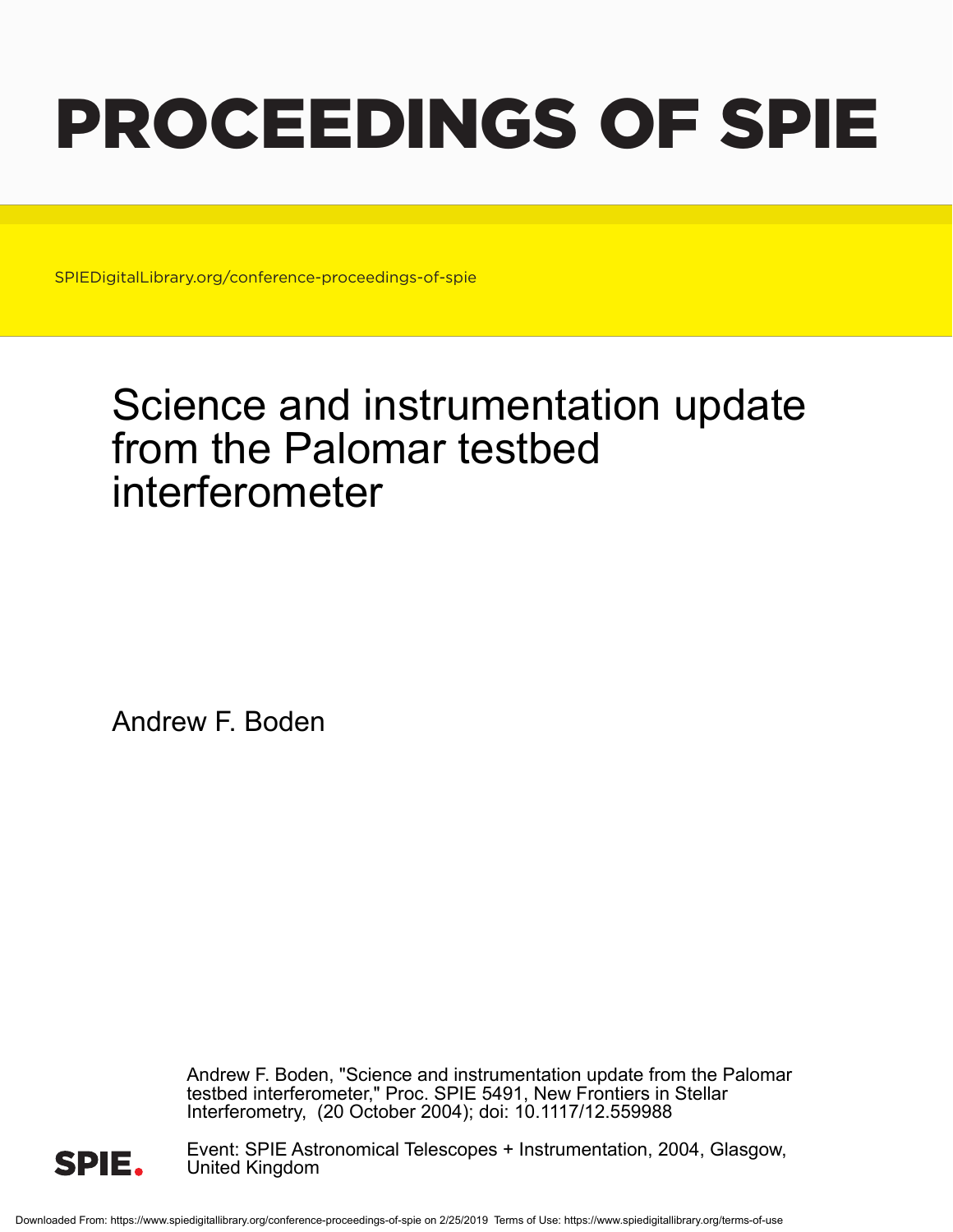### **Science and Instrumentation Update from the Palomar Testbed Interferometer**

A. Boden – Michelson Science Center/California Institute of Technology (for the PTI Collaboration)

#### **ABSTRACT**

The Palomar Testbed Interferometer (PTI) is a near-infrared, long-baseline interferometer located at the Palomar Observatory. PTI obtained first fringes in 1995, and has been in routine scientific operations since 1998. PTI was primarily designed as a technology demonstration experiment for the Keck Interferometer, and has been successful in demonstrating 100-uas-class differential astrometry and two-combiner phase referencing. In addition to its engineering development accomplishments, PTI has been extraordinarily scientifically productive, producing more than 25 refereed scientific papers to date. This contribution will provide an update on PTI's operational, technical, and scientific status.

#### **1. Introduction**

The Palomar Testbed Interferometer (PTI) is a near-infrared (K and H-band), long-baseline interferometer located at Palomar Observatory in North San Diego County, California USA. PTI was conceived and designed as a technology development experiment for the Keck Interferometer (KI; Wizinowich 2004), specifically targeting the demonstration of dual-star narrow-angle astrometry, and phase referencing between two adjacent stars (Shao & Colavita 1992). PTI obtained first fringes in 1995, and published its first peer-reviewed science paper in 1998. PTI has been in routine science operations since mid-1997, and to date has published over 25 peer-reviewed science papers. At the time of this writing, we expect to continue PTI science operations through 2005.

A detailed PTI instrument description can be found in Colavita et al (1999). Like most optical/near-infrared interferometers, PTI is a direct-detection interferometer, performing delay compensation and beam combination in freespace. PTI performs pairwise combination between three siderostat placements, providing three operational baselines on the order of 100m in length (PTI\_NS – 110m, PTI\_NW – 85m, and PTI\_SW – 87m), making PTI's typical K-band fringe spacings between 4 and 5 milliarcseconds for sources at the zenith. Further, like KI and NPOI, PTI is a phasecoherent, fringe tracking interferometer, resulting in high science data throughput. PTI is unique in that it has dual-star feeds, differential delay lines, and two beam combiners, allowing PTI to simultaneously track fringes on two independent stars. PTI's limiting K-band sensitivity is a  $K \sim 6.5$  for unresolved sources, and  $K \sim 6$  for resolved sources.

Following on from previous PTI status updates by Wallace et al (1998), Lane et al (2000), and Lane et al (2003), this contribution will provide an update on PTI's instrumentation, operations, and scientific status, and touch briefly on PTI's future plans.

#### **2. Instrumentation Update**

Driven by the requirements for demonstrating dual-star astrometry, PTI's unique instrumental attributes are dual-star feeds, differential delay lines, and dual beam combiners, allowing it to simultaneously track fringes on two adjacent stars. This capability serves dual-star astrometry by leveraging the atmospheric correlation between adjacent stars to greatly reduce the relative pathlength fluctuations and perform precision differential astrometry; results of these experiments have been separately reported by Shao et al (1999) and Lane (2000).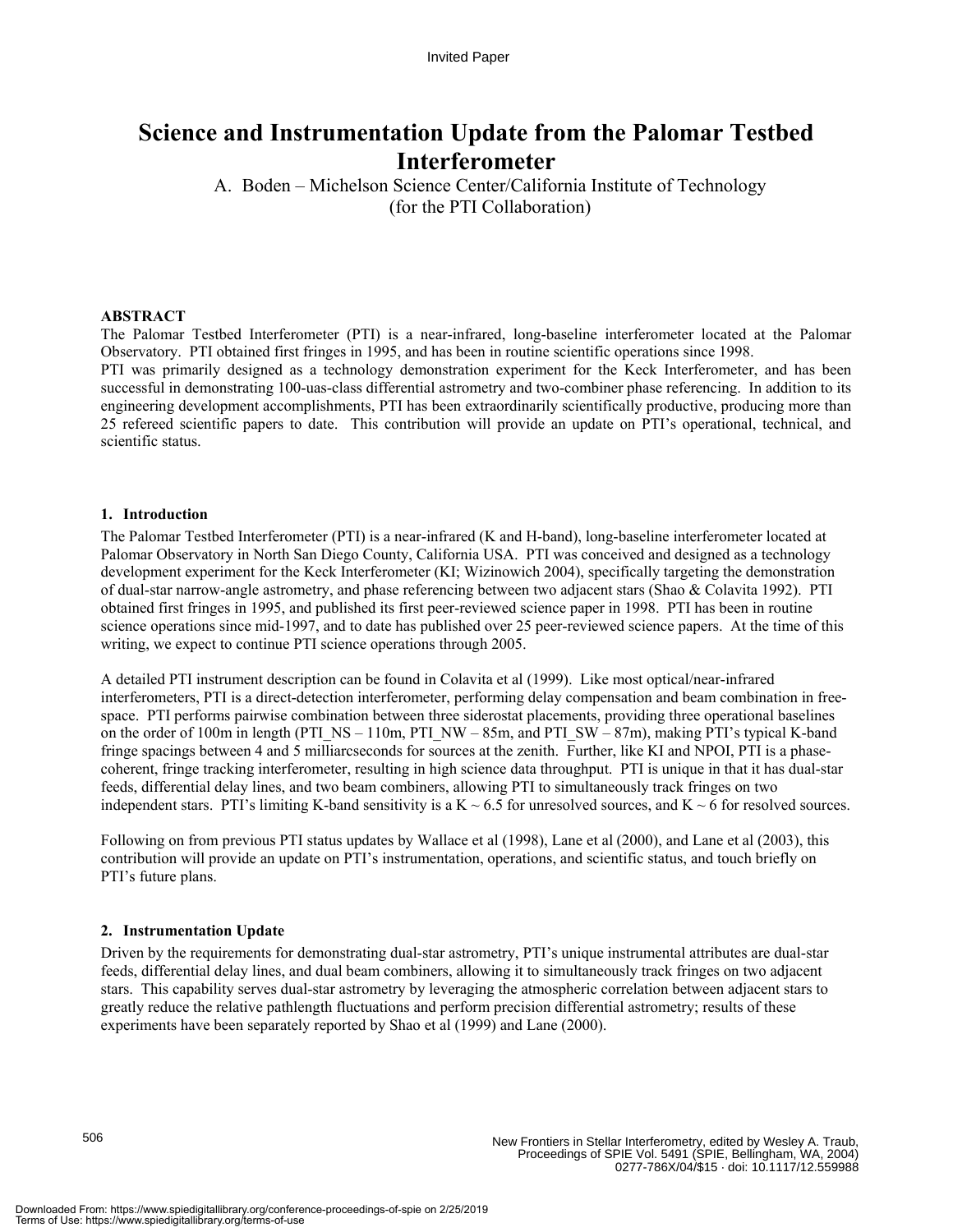Over the past two years the principle instrumental upgrade at PTI has been the addition of a phase-referenced fringe scanning mode. In this mode, one (*primary*) PTI beam combiner is used to track fringes on a target. The second (*secondary*) beam combiner is used to scan the fringe envelope of the primary target and/or a secondary target. Pathlength corrections from the primary beam combiner are fed to the common delay lines used to delay light to going to both the primary and secondary combiners, thus creating an artificially long coherence time for the secondary combination. This artificially long coherence time on the secondary combiner greatly improves the quality of the fringe envelope measurements; arguments for the improvements resulting from this phase referencing are presented in Lane  $\&$ Mutterspaugh (2004b, these proceedings).

This fringe-scanning mode can be used to support both double-Fourier narrow-band visibility measurements, and precise ultra-narrow angle astrometry. At the time of this writing PTI has demonstrated 20 microarcsecond-class differential astrometry between two stars in a ~0.5 arcsecond field (cite Lane & Mutterspaugh 2004a, Lane & Mutterspaugh 2004b, Mutterspaugh & Lane 2004, see Figure 1). This capability opens the possibility for a compelling astrometric planet search program for "S-type" planets around components in binary star systems with typical apparent separations of 100s of milliarcseconds – this program will be discussed below.



Supporting the new fringe scanning mode is the addition of a new low-noise fringe camera in the secondary beam combiner. This camera is based on a PICNIC infrared array, and its sensitivity and noise performance is slightly better than the performance we see from our NICMOS-based camera on the primary table.

#### **3. Operations Update**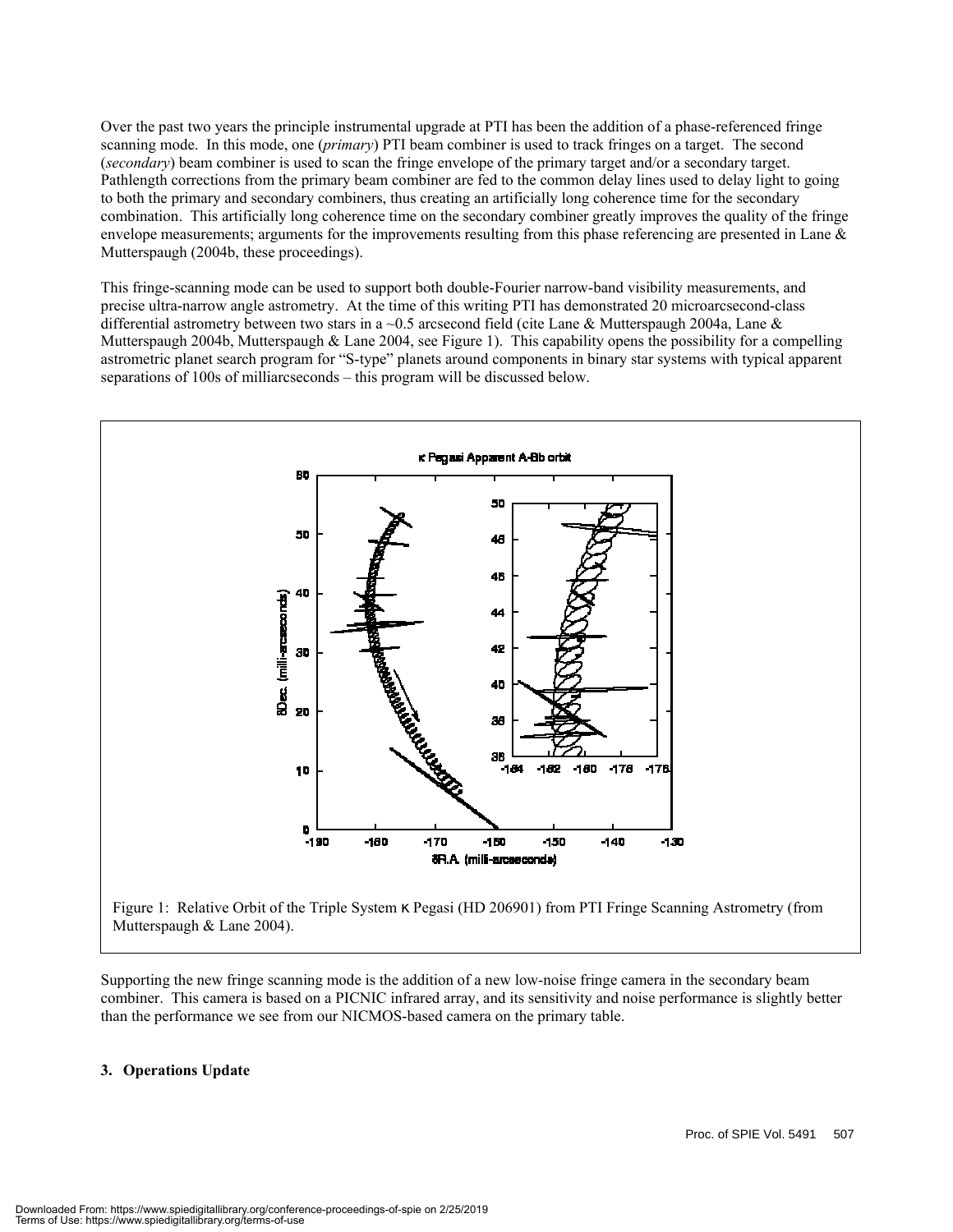PTI continues to productively operate on a full-time basis, collecting data approximately 220 – 240 nights in each of the 2002 and 2003 observing seasons, and on average making approximately 100 interferometric scans each night. PTI operates as a scientific collaboration (http://pti.jpl.nasa.gov), and is administered for the PTI collaboration and the greater JPL/Caltech community by the Michelson Science Center (MSC; http://msc.caltech.edu). PTI operates in a queue-scheduled observing mode with the support of a full-time professional observer. Each year the PTI Time Allocation Committee (TAC) solicits observing proposals from members of the PTI Collaboration (http://pti.jpl.nasa.gov/ptimembers.html). PTI time allocations are made based on reviews of submitted proposals, and nightly observing schedules are composed based on these time allocations.

In addition to a number of smaller programs, in 2004 PTI selected two key project proposals aimed at providing for PTI scientific legacy. First, the PHASES (Palomar High-precision AStrometric Exoplanet Search – PI S Kulkarni) project aims to use the new fringe-scanning astrometric mode to conduct a survey for "S-type" planets around components in binary star systems with typical apparent separations of 100s of milliarcseconds. We anticipate the PHASES project will receive 80 PTI observing nights in each of the 2004 and 2005 observing seasons. Mutterspaugh and Lane (2004) give more details on the PHASES project. The second key project is the TPF Interferometric Target Survey (PI A. Boden), which is using PTI to survey candidate Terrestrial Planet Finder (TPF – see

http://planetquest.jpl.nasa.gov/TPF/tpf\_index.html) target stars (the TPF candidate target list is maintained at http://sco.stsci.edu/tpf\_tldb). The objectives of this survey are to detect unknown or verify previously suspected multiplicity in these TPF candidate stars (e.g. see Figure 2), and in limited cases to constrain the apparent diameters of these stars. The Navy Prototype Optical Interferometer (NPOI) is conducting a similar survey in optical (see Hutter et al 2004), and the results of these two surveys will provide complementary databases to support final TPF target selection.

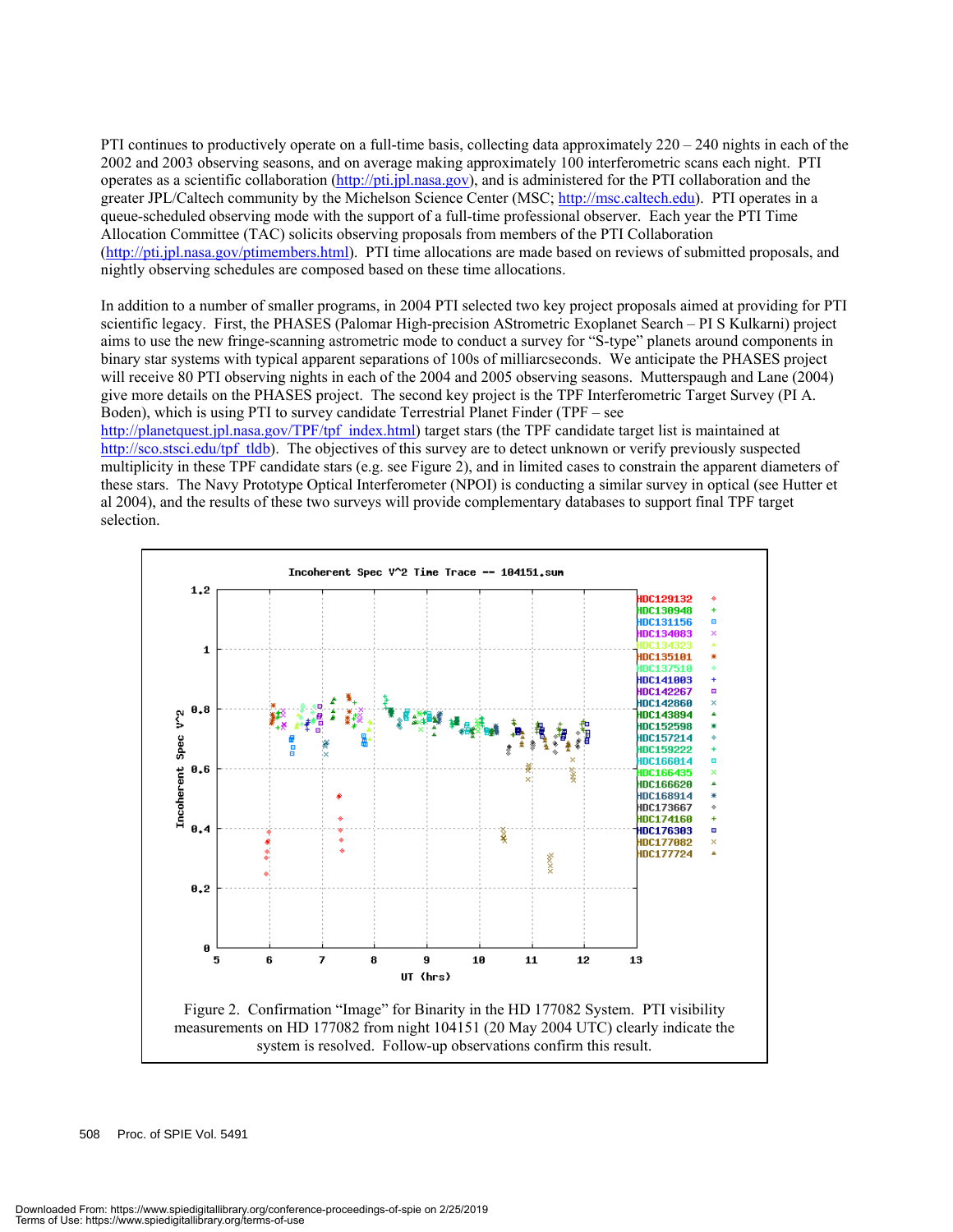In addition to the high degree of computer automation for PTI real-time control, PTI science operations are supported by a mature set of observation planning tools (the getCal planning tool suite – see http://msc.caltech.edu/software/getCal), data pipeline, and a posteriori data calibration tools (see http://msc.caltech.edu/software/wbCalib and http://msc.caltech.edu/software/nbCalib).

#### **4. Science Update**

To date PTI has produced over 25 peer-reviewed scientific publications (a complete listing is available at http://pti.jpl.nasa.gov/publications.html), and over the past two years the PTI Collaboration has been scientifically active, producing a number of compelling new results. Some of the highlights from this reporting period are:

- *Distance to the Pleiades inferred from the orbit of Atlas*. Since the release of the Hipparcos catalog there has been a discrepancy between the distance estimates to the open cluster M45 (aka the Pleiades) made by Hipparcos and main-sequence fitting techniques (see Reid 1999 and van Leeuwen for cogent summaries of the issue). PTI visibility measurements were used to measure the visual orbit of the B-type binary Atlas (HD 23850) by Pan et al (2004), and by inferring the system mass based on stellar models estimated the Atlas system (and by consequence the Pleiades) distance at  $135 +/-3$  pc. Counterarguments against the Pan et al result were offered by Perryman (2004 – see http://www.rssd.esa.int/hipparcos/Pleiades\_distance.html) based in part on the use of a single binary system to infer the Pleiades distance, however a recent analysis of the double-lined eclipsing binary system HD 23642 by Munari et al (2004) estimates the distance to a second binary in excellent agreement with the Atlas result.
- *Studies of Circumstellar Material in Pre-Main Sequence Stars*. PTI, IOTA (Traub 2004), and KI (Wizinowich 2004) have all been active in studying the near-infrared emission from pre-main sequence stars over the past several years. PTI has recently contributed new observations of T Tauri stars (Akeson et al 2002) and Herbig Ae/Be stars (Eisner et al 2003).
- *Stellar Astrophysics*: PTI continues to make useful measurements of fundamental stellar properties such as mass, luminosity, and apparent diameter. Mass and luminosity parameters are primarily accessible through studies of binary systems: Torres et al (2002) and Konacki & Lane (2004) report studies of new binary systems based on PTI observations. Lane et al (2002) have continued their studies of Cepheid variable stars. And Thompson et al (2002a and 2002b) have studied various aspects of Mira variable stars with PTI observations.

#### **5. Summary and Future Plans**

The PTI Collaboration is justifiably proud of the accomplishments of PTI as a facility and an organization. In addition to demonstrating key technologies for KI development, operations, and analysis, PTI has been extraordinarily scientifically productive. PTI is in its eighth year of normal science operations, and during that period PTI has produced data on nearly 1300 nights. At the time of this writing it is our plan to operate PTI through the 2004 and 2005 observing seasons. Beyond that time we are yet to make a decision as to whether PTI shall continue operating into 2006.

The large dataset that PTI has amassed is a considerable scientific legacy. Because this dataset represents a valuable community resource, the PTI collaboration and the MSC are making plans to make the PTI dataset openly available to the astronomical community. Further details on the availability of PTI data to the general community will be forthcoming.

#### **Acknowledgements**

The author gratefully acknowledges the greater PTI Collaboration for support and camaraderie over the past eight years. In particular it is appropriate to acknowledge Mike Shao and Mark Colavita, who had the vision and fortitude to bring PTI into existence. The collaboration also gratefully acknowledges the invaluable contributions of our professional observer Kevin Rykoski. PTI is administered by the Michelson Science Center, and the collaboration acknowledges the continuing support of MSC Directors past and present. Finally, the PTI Collaboration gratefully acknowledges the support of NASA in the development and operations of PTI.